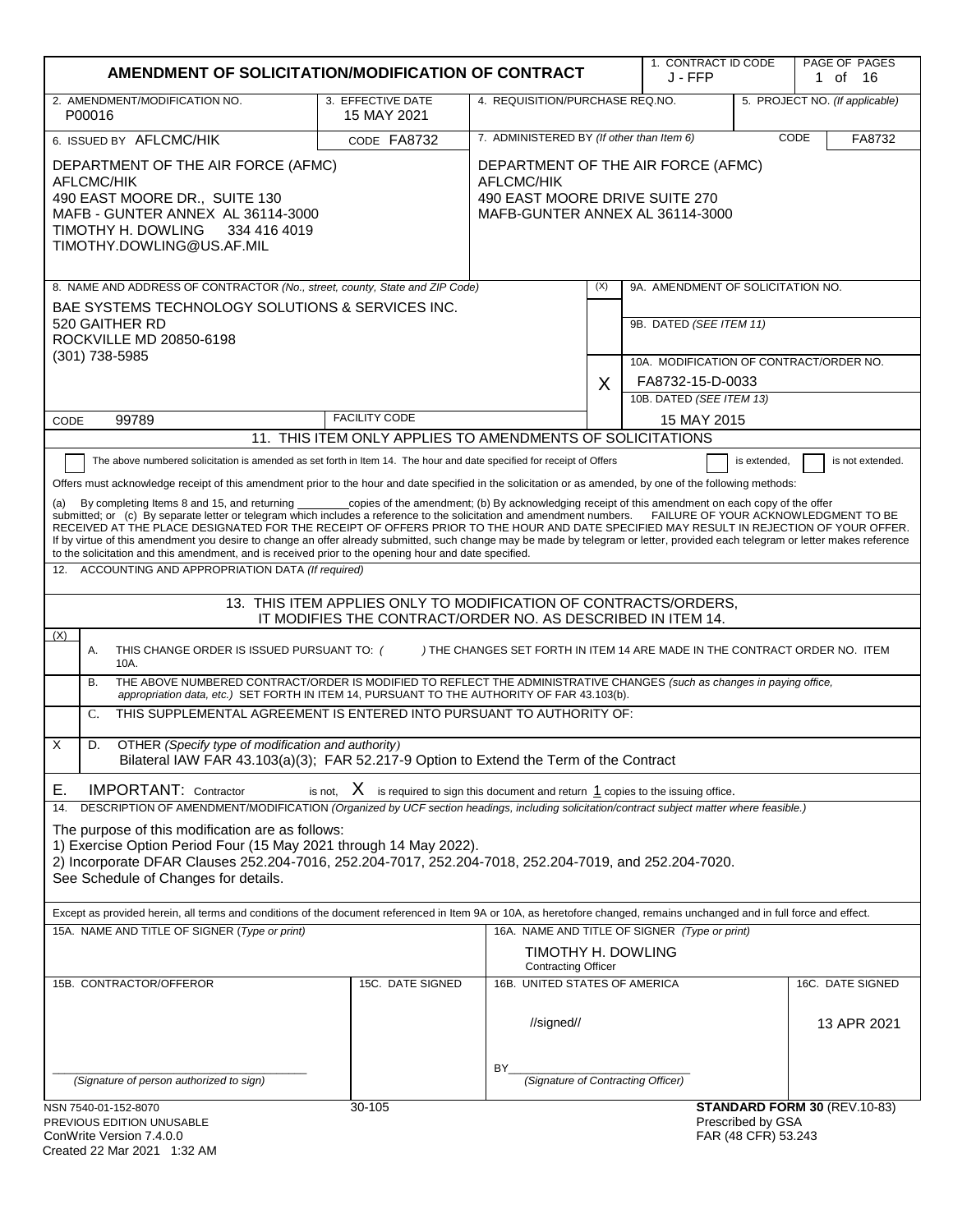- 1) The purpose of this modification is to exercise Option Period Four (15 May 2021 through 14 May 2022) of the contract in accordance with FAR 52.217-9, Option to Extend the Term of the Contract. Option Period Four of the contract is hereby exercised.
- 2) The following DFAR Clauses are incorporated as full texts:

# **252.204-7016 Covered Defense Telecommunications Equipment or Services-Representation.**

As prescribed in 204.2105 <https://www.acq.osd.mil/dpap/dars/dfars/html/current/204\_21.htm>(a), use the following provision:

# COVERED DEFENSE TELECOMMUNICATIONS EQUIPMENT OR SERVICES-REPRESENTATION (DEC 2019)

 (a) *Definitions*. As used in this provision, "covered defense telecommunications equipment or services" has the meaning provided in the clause  $252.204 - 7018$ <https://www.acq.osd.mil/dpap/dars/dfars/html/current/252204.htm>, Prohibition on the Acquisition of Covered Defense Telecommunications Equipment or Services.

 (b) *Procedures*. The Offeror shall review the list of excluded parties in the System for Award Management (SAM) (*<https://www.sam.gov/>*) for entities excluded from receiving federal awards for "covered defense telecommunications equipment or services".

 (c) *Representation*. The Offeror represents that it [ ] does, [ ] does not provide covered defense telecommunications equipment or services as a part of its offered products or services to the Government in the performance of any contract, subcontract, or other contractual instrument.

## (End of provision)

## **252.204-7017 Prohibition on the Acquisition of Covered Defense Telecommunications Equipment or Services-Representation.**

As prescribed in 204.2105

<https://www.acq.osd.mil/dpap/dars/dfars/html/current/204\_21.htm>(b), use the following provision:

## PROHIBITION ON THE ACQUISITON OF COVERED DEFENSE TELECOMMUNICATIONS EQUIPMENT OR SERVICES-REPRESENTATION (DEC 2019)

 The Offeror is not required to complete the representation in this provision if the Offeror has represented in the provision at 252.204-7016

<https://www.acq.osd.mil/dpap/dars/dfars/html/current/252204.htm>, Covered Defense Telecommunications Equipment or Services-Representation, that it "does not provide covered defense telecommunications equipment or services as a part of its offered products or services to the Government in the performance of any contract, subcontract, or other contractual instrument."

 (a) *Definitions*. "Covered defense telecommunications equipment or services," "covered mission," "critical technology," and "substantial or essential component," as used in this provision, have the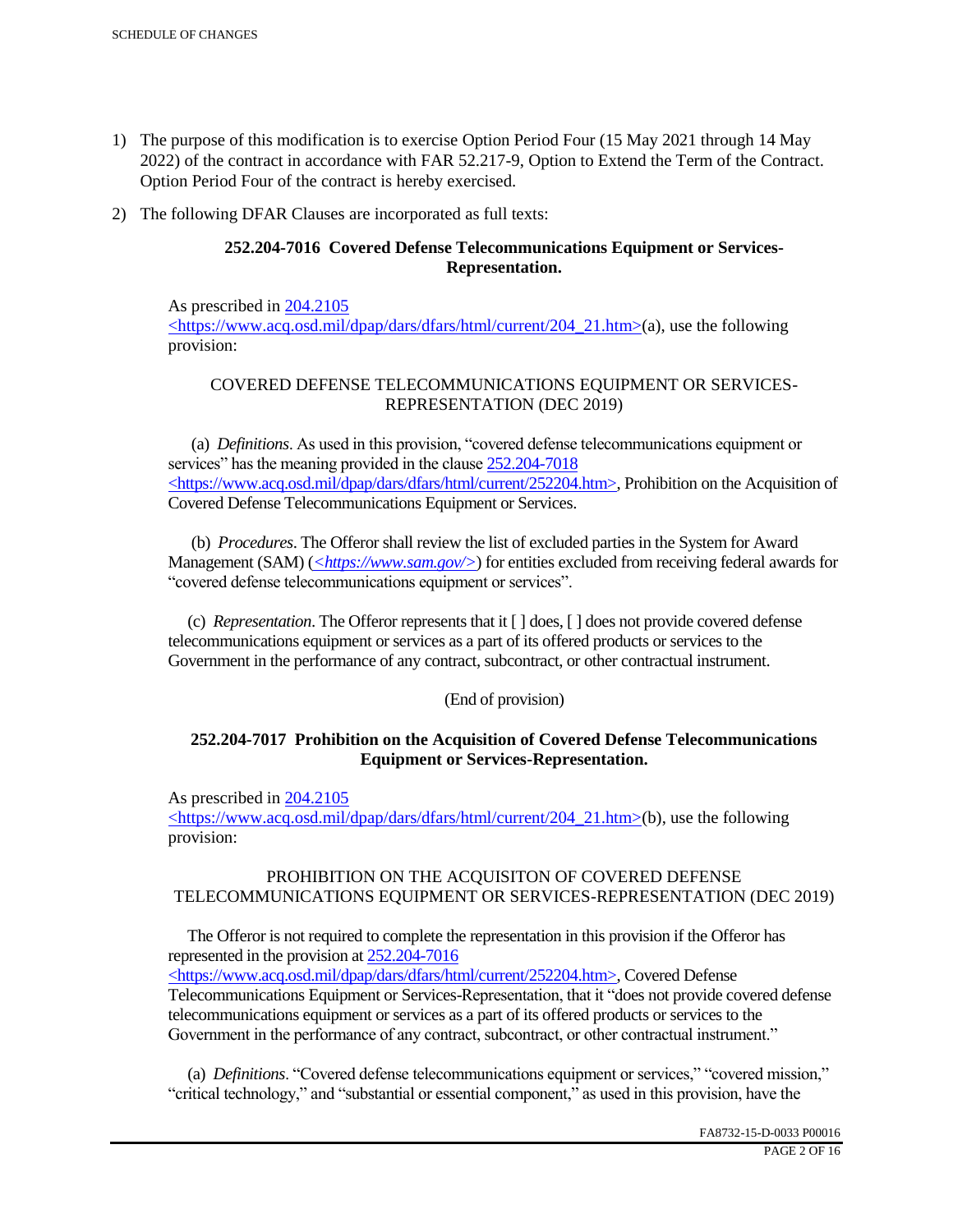meanings given in the 252.204-7018

 $\langle$ https://www.acq.osd.mil/dpap/dars/dfars/html/current/252204.htm> clause, Prohibition on the Acquisition of Covered Defense Telecommunications Equipment or Services, of this solicitation.

 (b) *Prohibition*. Section 1656 of the National Defense Authorization Act for Fiscal Year 2018 (Pub. L. 115-91) prohibits agencies from procuring or obtaining, or extending or renewing a contract to procure or obtain, any equipment, system, or service to carry out covered missions that uses covered defense telecommunications equipment or services as a substantial or essential component of any system, or as critical technology as part of any system.

 (c) *Procedures*. The Offeror shall review the list of excluded parties in the System for Award Management (SAM) at  $\leq$ https://www.sam.gov/> for entities that are excluded when providing any equipment, system, or service to carry out covered missions that uses covered defense telecommunications equipment or services as a substantial or essential component of any system, or as critical technology as part of any system, unless a waiver is granted.

 (d) *Representation*. If in its annual representations and certifications in SAM the Offeror has represented in paragraph (c) of the provision at 252.204-7016 <https://www.acq.osd.mil/dpap/dars/dfars/html/current/252204.htm>, Covered Defense Telecommunications Equipment or Services-Representation, that it "does" provide covered defense telecommunications equipment or services as a part of its offered products or services to the Government in the performance of any contract, subcontract, or other contractual instrument, then the Offeror shall complete the following additional representation:

The Offeror represents that it  $\lceil \cdot \rceil$  will  $\lceil \cdot \rceil$  will not provide covered defense telecommunications equipment or services as a part of its offered products or services to DoD in the performance of any award resulting from this solicitation.

 (e) *Disclosures*. If the Offeror has represented in paragraph (d) of this provision that it "will provide covered defense telecommunications equipment or services," the Offeror shall provide the following information as part of the offer:

 (1) A description of all covered defense telecommunications equipment and services offered (include brand or manufacturer; product, such as model number, original equipment manufacturer (OEM) number, manufacturer part number, or wholesaler number; and item description, as applicable).

 (2) An explanation of the proposed use of covered defense telecommunications equipment and services and any factors relevant to determining if such use would be permissible under the prohibition referenced in paragraph (b) of this provision.

 (3) For services, the entity providing the covered defense telecommunications services (include entity name, unique entity identifier, and Commercial and Government Entity (CAGE) code, if known).

 (4) For equipment, the entity that produced or provided the covered defense telecommunications equipment (include entity name, unique entity identifier, CAGE code, and whether the entity was the OEM or a distributor, if known).

(End of provision)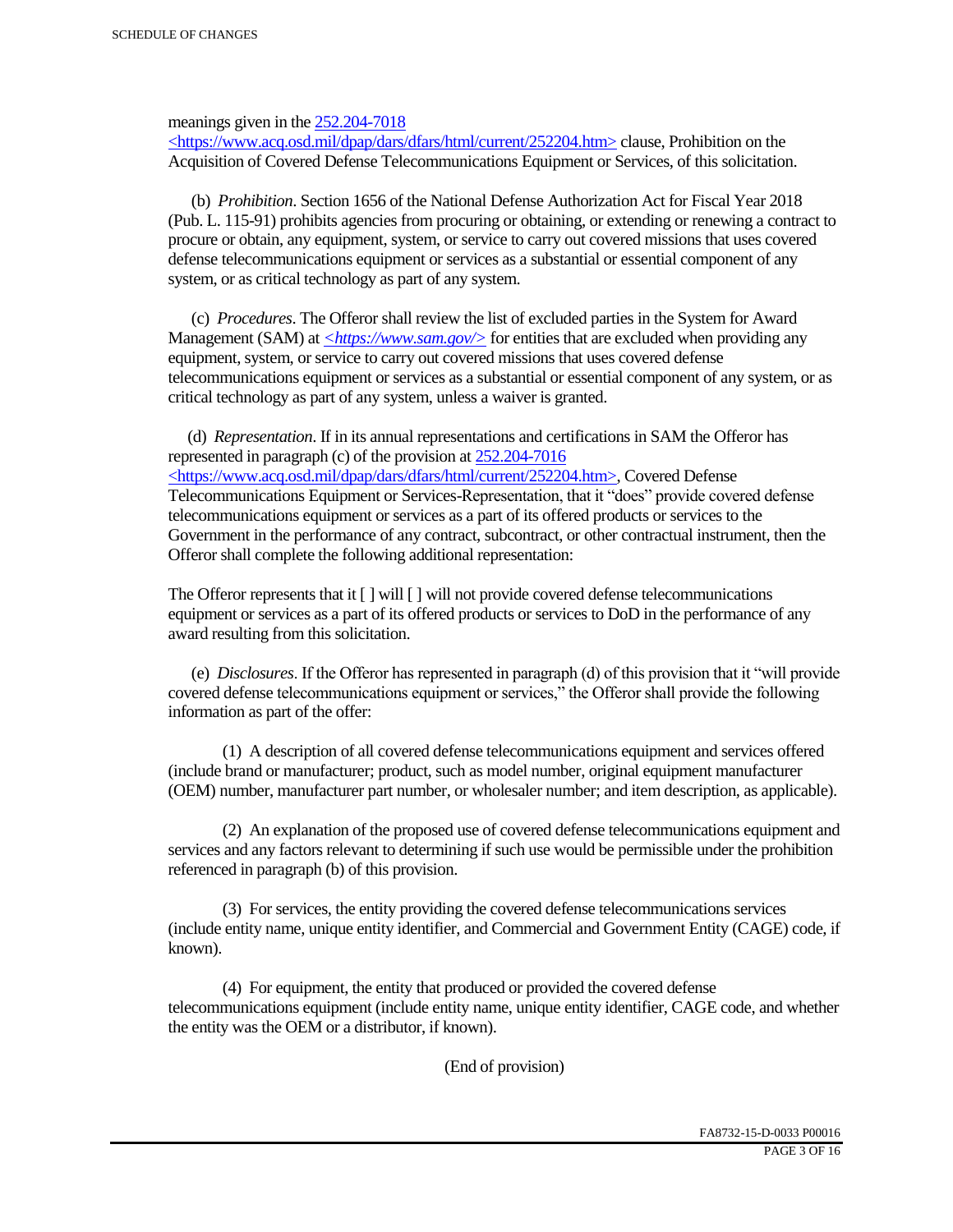# **252.204-7018 Prohibition on the Acquisition of Covered Defense Telecommunications Equipment or Services.**

As prescribed in 204.2105

 $\langle$ https://www.acq.osd.mil/dpap/dars/dfars/html/current/204\_21.htm>(c), use the following clause:

PROHIBITION ON THE ACQUISITION OF COVERED DEFENSE TELECOMMUNICATIONS EQUIPMENT OR SERVICES (JAN 2021)

(a) *Definitions*. As used in this clause-

"Covered defense telecommunications equipment or services" means-

 (1) Telecommunications equipment produced by Huawei Technologies Company or ZTE Corporation, or any subsidiary or affiliate of such entities;

(2) Telecommunications services provided by such entities or using such equipment; or

 (3) Telecommunications equipment or services produced or provided by an entity that the Secretary of Defense reasonably believes to be an entity owned or controlled by, or otherwise connected to, the government of a covered foreign country.

"Covered foreign country" means-

(1) The People's Republic of China; or

(2) The Russian Federation.

"Covered missions" means-

 (1) The nuclear deterrence mission of DoD, including with respect to nuclear command, control, and communications, integrated tactical warning and attack assessment, and continuity of Government; or

(2) The homeland defense mission of DoD, including with respect to ballistic missile defense.

"Critical technology" means-

 (1) Defense articles or defense services included on the United States Munitions List set forth in the International Traffic in Arms Regulations under subchapter M of chapter I of title 22, Code of Federal Regulations;

 (2) Items included on the Commerce Control List set forth in Supplement No. 1 to part 774 of the Export Administration Regulations under subchapter C of chapter VII of title 15, Code of Federal Regulations, and controlled-

 (i) Pursuant to multilateral regimes, including for reasons relating to national security, chemical and biological weapons proliferation, nuclear nonproliferation, or missile technology; or

(ii) For reasons relating to regional stability or surreptitious listening;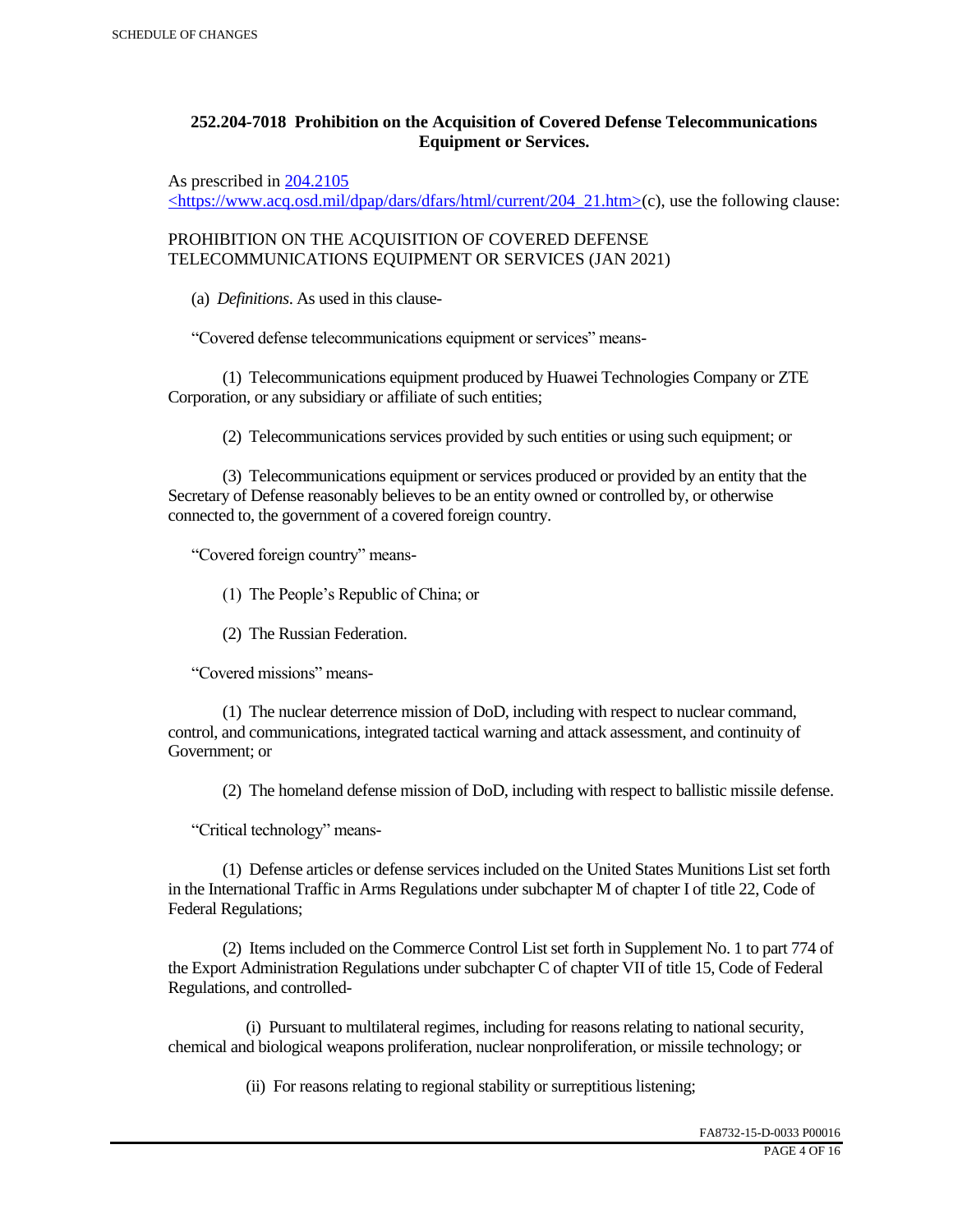(3) Specially designed and prepared nuclear equipment, parts and components, materials, software, and technology covered by part 810 of title 10, Code of Federal Regulations (relating to assistance to foreign atomic energy activities);

 (4) Nuclear facilities, equipment, and material covered by part 110 of title 10, Code of Federal Regulations (relating to export and import of nuclear equipment and material);

 (5) Select agents and toxins covered by part 331 of title 7, Code of Federal Regulations, part 121 of title 9 of such Code, or part 73 of title 42 of such Code; or

 (6) "Substantial or essential component" means any component necessary for the proper function or performance of a piece of equipment, system, or service.

"Critical technology" means-

 (b) *Prohibition*. In accordance with section 1656 of the National Defense Authorization Act for Fiscal Year 2018 (Pub. L. 115-91), the contractor shall not provide to the Government any equipment, system, or service to carry out covered missions that uses covered defense telecommunications equipment or services as a substantial or essential component of any system, or as critical technology as part of any system, unless the covered defense telecommunication equipment or services are covered by a waiver described in Defense Federal Acquisition Regulation Supplement 204.2104 <https://www.acq.osd.mil/dpap/dars/dfars/html/current/204\_21.htm>.

 (c) *Procedures*. The Contractor shall review the list of excluded parties in the System for Award Management (SAM) at  $\langle \frac{https://www.sam.gov/}{>}$  for entities that are excluded when providing any equipment, system, or service, to carry out covered missions, that uses covered defense telecommunications equipment or services as a substantial or essential component of any system, or as critical technology as part of any system, unless a waiver is granted.

(d) *Reporting*.

 (1) In the event the Contractor identifies covered defense telecommunications equipment or services used as a substantial or essential component of any system, or as critical technology as part of any system, during contract performance, the Contractor shall report at *<https://dibnet.dod.mil/>* the information in paragraph (d)(2) of this clause.

(2) The Contractor shall report the following information pursuant to paragraph  $(d)(1)$  of this clause:

 (i) Within 3 business days from the date of such identification or notification: the contract number; the order number(s), if applicable; supplier name; brand; model number (original equipment manufacturer number, manufacturer part number, or wholesaler number); item description; and any readily available information about mitigation actions undertaken or recommended.

(ii) Within 30 business days of submitting the information in paragraph  $(d)(2)(i)$  of this clause: any further available information about mitigation actions undertaken or recommended. In addition, the Contractor shall describe the efforts it undertook to prevent use or submission of a covered defense telecommunications equipment or services, and any additional efforts that will be incorporated to prevent future use or submission of covered telecommunications equipment or services.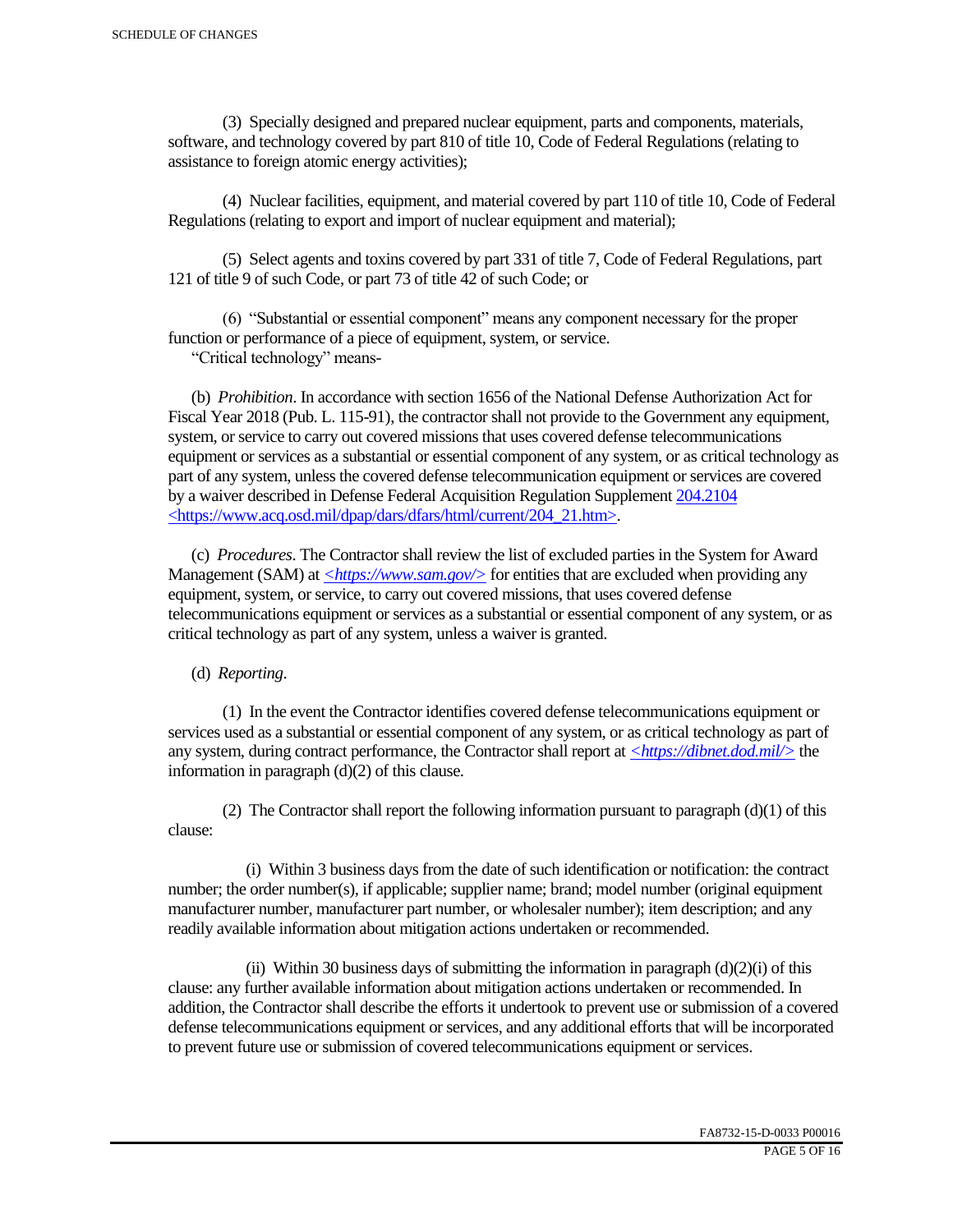(e) *Subcontracts*. The Contractor shall insert the substance of this clause, including this paragraph (e), in all subcontracts and other contractual instruments, including subcontracts for the acquisition of commercial items.

(End of clause)

#### **252.204-7019 Notice of NIST SP 800-171 DoD Assessment Requirements.**

As prescribed in 204.7304

 $\langle$ https://www.acq.osd.mil/dpap/dars/dfars/html/current/204 73.htm>(d), use the following provision:

#### NOTICE OF NIST SP 800-171 DOD ASSESSMENT REQUIREMENTS (NOV 2020)

(a) *Definitions*.

 "Basic Assessment", "Medium Assessment", and "High Assessment" have the meaning given in the clause 252.204-7020 <https://www.acq.osd.mil/dpap/dars/dfars/html/current/252204.htm>, NIST SP 800-171 DoD Assessments.

 "Covered contractor information system" has the meaning given in the clause 252.204-7012 <https://www.acq.osd.mil/dpap/dars/dfars/html/current/252204.htm>, Safeguarding Covered Defense Information and Cyber Incident Reporting, of this solicitation.

 (b) *Requirement*. In order to be considered for award, if the Offeror is required to implement NIST SP 800-171, the Offeror shall have a current assessment (i.e., not more than 3 years old unless a lesser time is specified in the solicitation) (see 252.204-7020) for each covered contractor information system that is relevant to the offer, contract, task order, or delivery order. The Basic, Medium, and High NIST SP 800-171 DoD Assessments are described in the NIST SP 800-171 DoD Assessment Methodology located at

 $\langle$ https://www.acq.osd.mil/dpap/pdi/cyber/strategically\_assessing\_contractor\_implementation\_of\_NIST \_SP\_800-171.html>.

(c) *Procedures*.

 (1) The Offeror shall verify that summary level scores of a current NIST SP 800-171 DoD Assessment (i.e., not more than 3 years old unless a lesser time is specified in the solicitation) are posted in the Supplier Performance Risk System (SPRS) (<https://www.sprs.csd.disa.mil/>) for all covered contractor information systems relevant to the offer.

 (2) If the Offeror does not have summary level scores of a current NIST SP 800-171 DoD Assessment (i.e., not more than 3 years old unless a lesser time is specified in the solicitation) posted in SPRS, the Offeror may conduct and submit a Basic Assessment to webptsmh@navy.mil  $\leq$ mailto:webptsmh@navy.mil> for posting to SPRS in the format identified in paragraph (d) of this provision.

 (d) *Summary level scores*. Summary level scores for all assessments will be posted 30 days postassessment in SPRS to provide DoD Components visibility into the summary level scores of strategic assessments.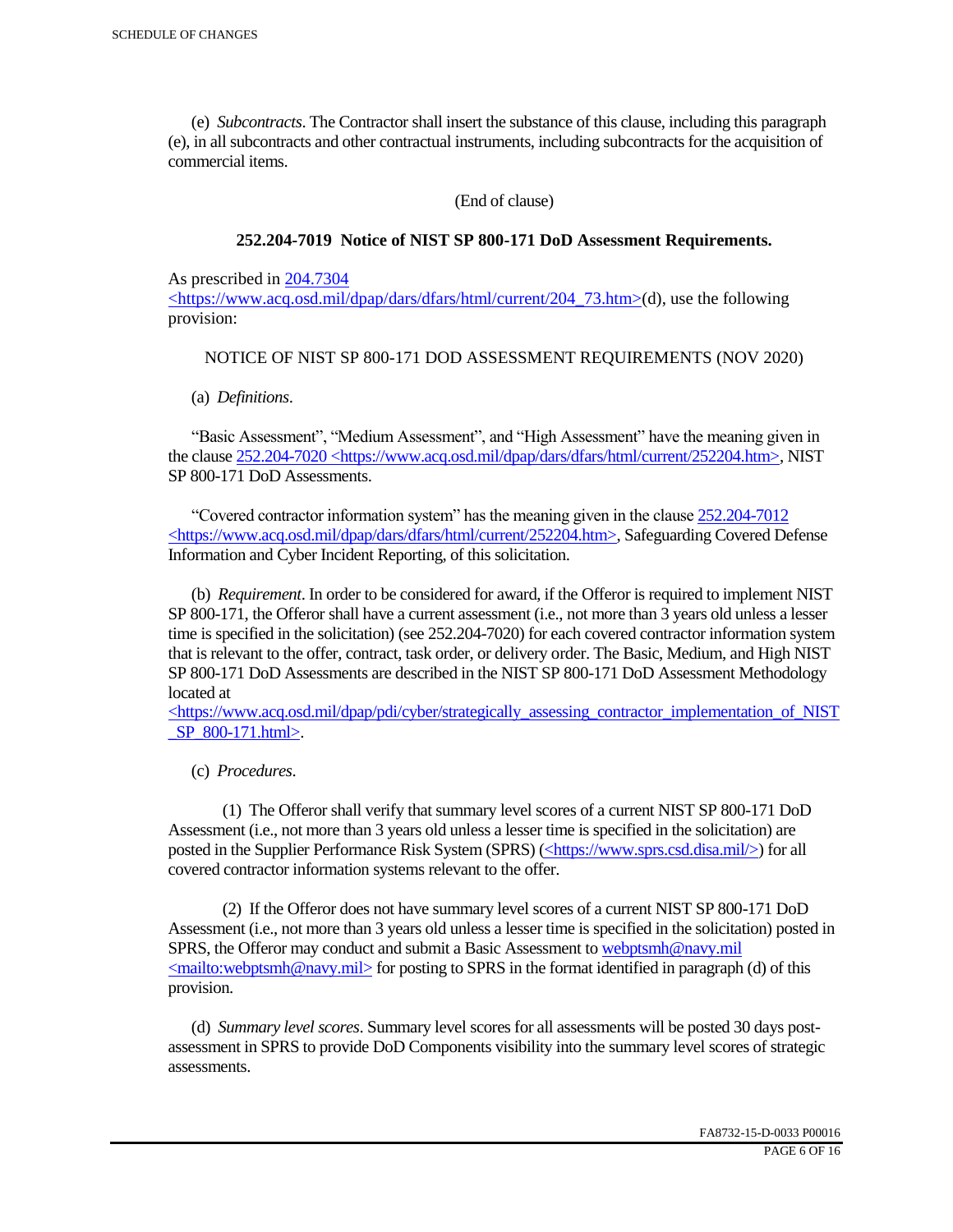(1) *Basic Assessments*. An Offeror may follow the procedures in paragraph (c)(2) of this provision for posting Basic Assessments to SPRS.

(i) The email shall include the following information:

(A) Cybersecurity standard assessed (e.g., NIST SP 800-171 Rev 1).

(B) Organization conducting the assessment (e.g., Contractor self-assessment).

 (C) For each system security plan (security requirement 3.12.4) supporting the performance of a DoD contract-

(*1*) All industry Commercial and Government Entity (CAGE) code(s) associated with the information system(s) addressed by the system security plan; and

(*2*) A brief description of the system security plan architecture, if more than one plan exists.

(D) Date the assessment was completed.

 (E) Summary level score (e.g., 95 out of 110, NOT the individual value for each requirement).

 (F) Date that all requirements are expected to be implemented (i.e., a score of 110 is expected to be achieved) based on information gathered from associated plan(s) of action developed in accordance with NIST SP 800-171.

 (ii) If multiple system security plans are addressed in the email described at paragraph  $(d)(1)(i)$  of this section, the Offeror shall use the following format for the report:

| <b>System Security CAGE Codes</b> |                               | <b>Brief</b> description | Date of    | <b>Total Score</b> | Date score of |
|-----------------------------------|-------------------------------|--------------------------|------------|--------------------|---------------|
| Plan                              | supported by this of the plan |                          | assessment |                    | $110$ will    |
|                                   | plan                          | architecture             |            |                    | achieved      |
|                                   |                               |                          |            |                    |               |
|                                   |                               |                          |            |                    |               |
|                                   |                               |                          |            |                    |               |

1)

 (2) *Medium and High Assessments*. DoD will post the following Medium and/or High Assessment summary level scores to SPRS for each system assessed:

(i) The standard assessed (e.g., NIST SP 800-171 Rev 1).

 (ii) Organization conducting the assessment, e.g., DCMA, or a specific organization (identified by Department of Defense Activity Address Code (DoDAAC)).

 (iii) All industry CAGE code(s) associated with the information system(s) addressed by the system security plan.

 (iv) A brief description of the system security plan architecture, if more than one system security plan exists.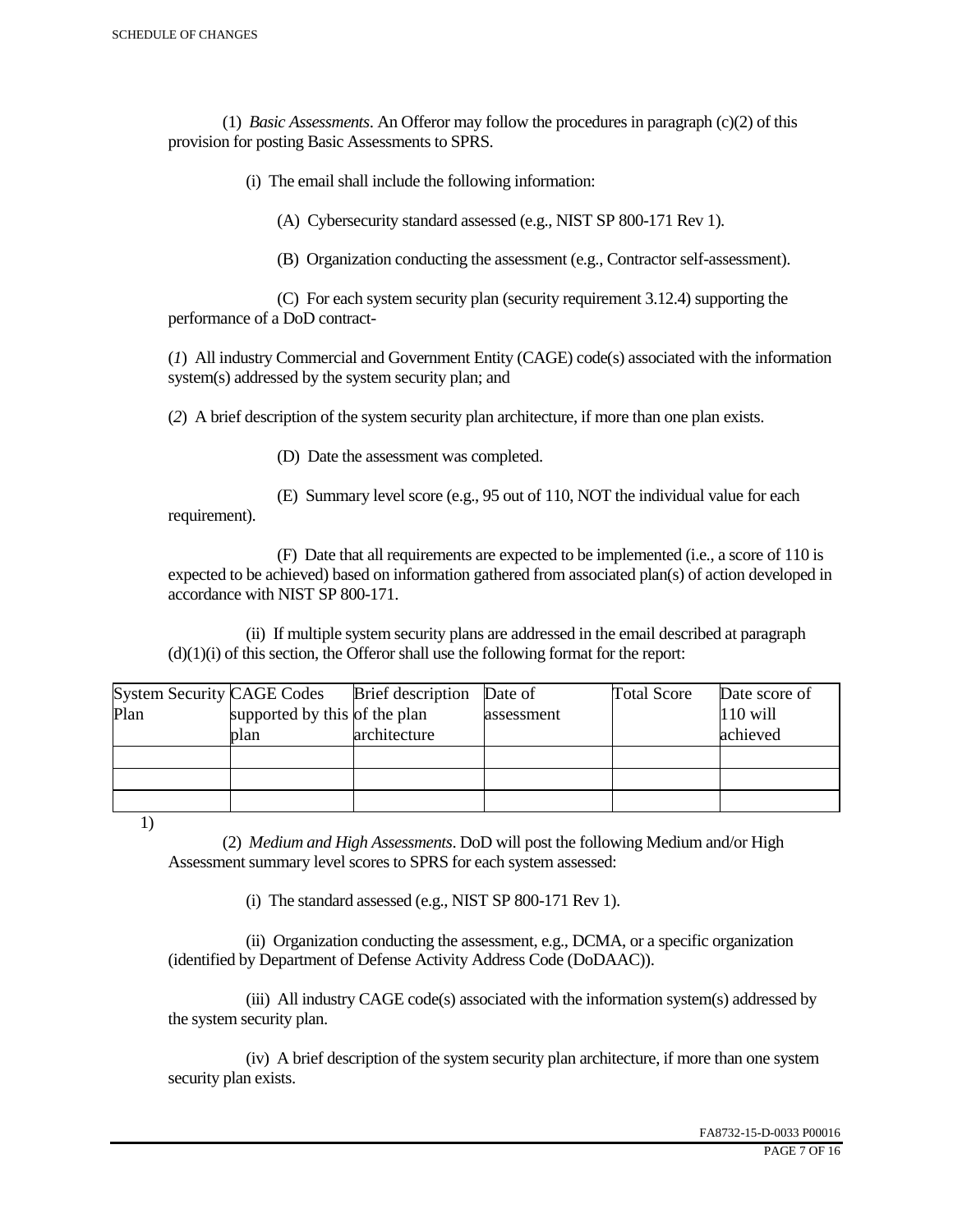(v) Date and level of the assessment, i.e., medium or high.

 (vi) Summary level score (e.g., 105 out of 110, not the individual value assigned for each requirement).

 (vii) Date that all requirements are expected to be implemented (i.e., a score of 110 is expected to be achieved) based on information gathered from associated plan(s) of action developed in accordance with NIST SP 800-171.

(3) *Accessibility*.

 (i) Assessment summary level scores posted in SPRS are available to DoD personnel, and are protected, in accordance with the standards set forth in DoD Instruction 5000.79, Defense-wide Sharing and Use of Supplier and Product Performance Information (PI).

 (ii) Authorized representatives of the Offeror for which the assessment was conducted may access SPRS to view their own summary level scores, in accordance with the SPRS Software User's Guide for Awardees/Contractors available at <https://www.sprs.csd.disa.mil/pdf/SPRS\_Awardee.pdf>.

 (iii) A High NIST SP 800-171 DoD Assessment may result in documentation in addition to that listed in this section. DoD will retain and protect any such documentation as "Controlled Unclassified Information (CUI)" and intended for internal DoD use only. The information will be protected against unauthorized use and release, including through the exercise of applicable exemptions under the Freedom of Information Act (e.g., Exemption 4 covers trade secrets and commercial or financial information obtained from a contractor that is privileged or confidential).

(End of provision)

## **252.204-7020 NIST SP 800-171 DoD Assessment Requirements.**

As prescribed in 204.7304 <https://www.acq.osd.mil/dpap/dars/dfars/html/current/204\_73.htm>(e), use the following clause:

## NIST SP 800-171 DOD ASSESSMENT REQUIREMENTS (NOV 2020)

(a) *Definitions*.

 "Basic Assessment" means a contractor's self-assessment of the contractor's implementation of NIST SP 800-171 that-

 (1) Is based on the Contractor's review of their system security plan(s) associated with covered contractor information system(s);

(2) Is conducted in accordance with the NIST SP 800-171 DoD Assessment Methodology; and

 (3) Results in a confidence level of "Low" in the resulting score, because it is a self-generated score.

 "Covered contractor information system" has the meaning given in the clause 252.204-7012 <https://www.acq.osd.mil/dpap/dars/dfars/html/current/2525204.htm>, Safeguarding Covered Defense Information and Cyber Incident Reporting, of this contract.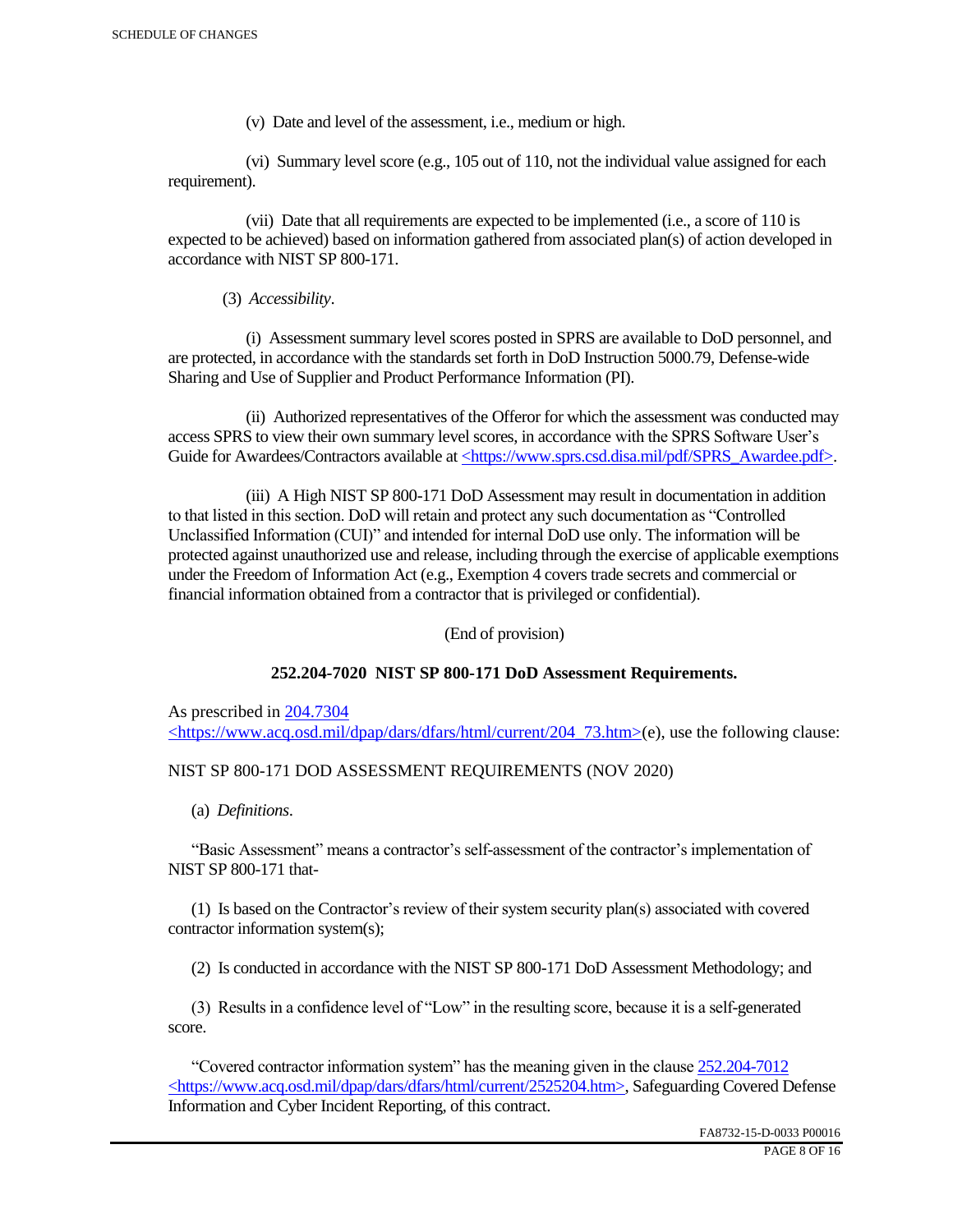"High Assessment" means an assessment that is conducted by Government personnel using NIST SP 800-171A, Assessing Security Requirements for Controlled Unclassified Information that-

(1) Consists of-

(i) A review of a contractor's Basic Assessment;

(ii) A thorough document review;

 (iii) Verification, examination, and demonstration of a Contractor's system security plan to validate that NIST SP 800-171 security requirements have been implemented as described in the contractor's system security plan; and

 (iv) Discussions with the contractor to obtain additional information or clarification, as needed; and

(2) Results in a confidence level of "High" in the resulting score.

"Medium Assessment" means an assessment conducted by the Government that-

(1) Consists of-

(i) A review of a contractor's Basic Assessment;

(ii) A thorough document review; and

 (iii) Discussions with the contractor to obtain additional information or clarification, as needed; and

(2) Results in a confidence level of "Medium" in the resulting score.

 (b) *Applicability*. This clause applies to covered contractor information systems that are required to comply with the National Institute of Standards and Technology (NIST) Special Publication (SP) 800- 171, in accordance with Defense Federal Acquisition Regulation System (DFARS) clause at 252.204- 7012 <https://www.acq.osd.mil/dpap/dars/dfars/html/current/252204.htm>, Safeguarding Covered Defense Information and Cyber Incident Reporting, of this contract.

 (c) *Requirements*. The Contractor shall provide access to its facilities, systems, and personnel necessary for the Government to conduct a Medium or High NIST SP 800-171 DoD Assessment, as described in NIST SP 800-171 DoD Assessment Methodology at https://www.acq.osd.mil/dpap/pdi/cyber/strategically\_assessing\_contractor\_implementation\_of\_NIST\_ SP\_800-171.html <https://www.acq.osd.mil/dpap/dars/dfars/html/current/dpap/pdi/cyber/strategically\_assessing\_contract

or implementation of NIST SP 800-171.html>, if necessary.

 (d) *Procedures*. Summary level scores for all assessments will be posted in the Supplier Performance Risk System (SPRS) (<https://www.sprs.csd.disa.mil/>) to provide DoD Components visibility into the summary level scores of strategic assessments.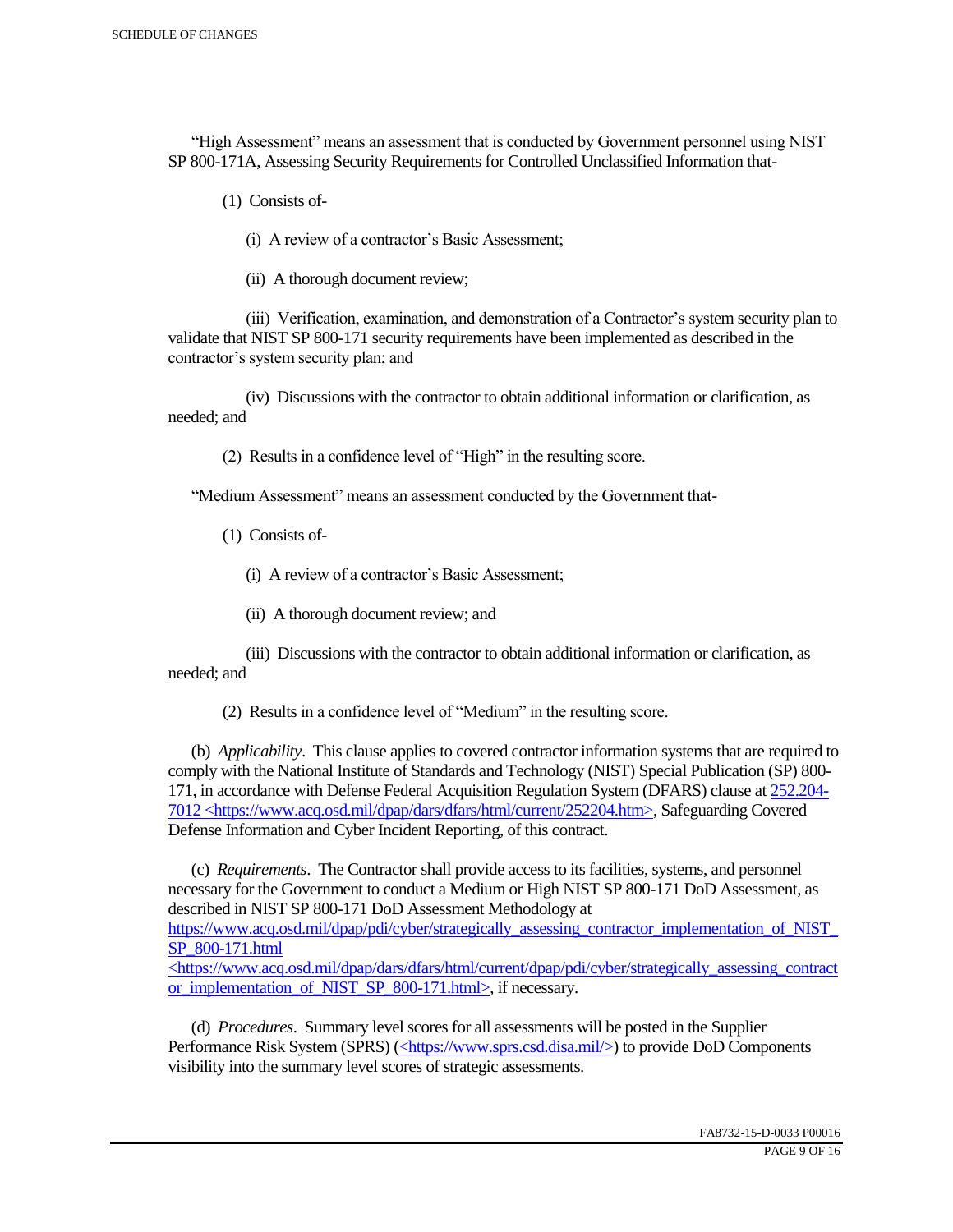(1) *Basic Assessments*. A contractor may submit, via encrypted email, summary level scores of Basic Assessments conducted in accordance with the NIST SP 800-171 DoD Assessment Methodology to webptsmh@navy.mil for posting to SPRS.

(i) The email shall include the following information:

(A) Version of NIST SP 800-171 against which the assessment was conducted.

(B) Organization conducting the assessment (e.g., Contractor self-assessment).

 (C) For each system security plan (security requirement 3.12.4) supporting the performance of a DoD contract-

(*1*) All industry Commercial and Government Entity (CAGE) code(s) associated with the information system(s) addressed by the system security plan; and

(*2*) A brief description of the system security plan architecture, if more than one plan exists.

(D) Date the assessment was completed

requirement).

(E) Summary level score (e.g., 95 out of 110, NOT the individual value for each

 (F) Date that all requirements are expected to be implemented (i.e., a score of 110 is expected to be achieved) based on information gathered from associated plan(s) of action developed in accordance with NIST SP 800-171.

 (ii) If multiple system security plans are addressed in the email described at paragraph (b)(1)(i) of this section, the Contractor shall use the following format for the report:

| <b>System Security CAGE Codes</b> |                               | <b>Brief</b> description | Date of    | <b>Total Score</b> | Date score of |
|-----------------------------------|-------------------------------|--------------------------|------------|--------------------|---------------|
| Plan                              | supported by this of the plan |                          | assessment |                    | $110$ will    |
|                                   | plan                          | architecture             |            |                    | achieved      |
|                                   |                               |                          |            |                    |               |
|                                   |                               |                          |            |                    |               |
|                                   |                               |                          |            |                    |               |

 (1) *Medium and High Assessments*. DoD will post the following Medium and/or High Assessment summary level scores to SPRS for each system security plan assessed:

(i) The standard assessed (e.g., NIST SP 800-171 Rev 1).

 (ii) Organization conducting the assessment, e.g., DCMA, or a specific organization (identified by Department of Defense Activity Address Code (DoDAAC)).

 (iii) All industry CAGE code(s) associated with the information system(s) addressed by the system security plan.

 (iv) A brief description of the system security plan architecture, if more than one system security plan exists.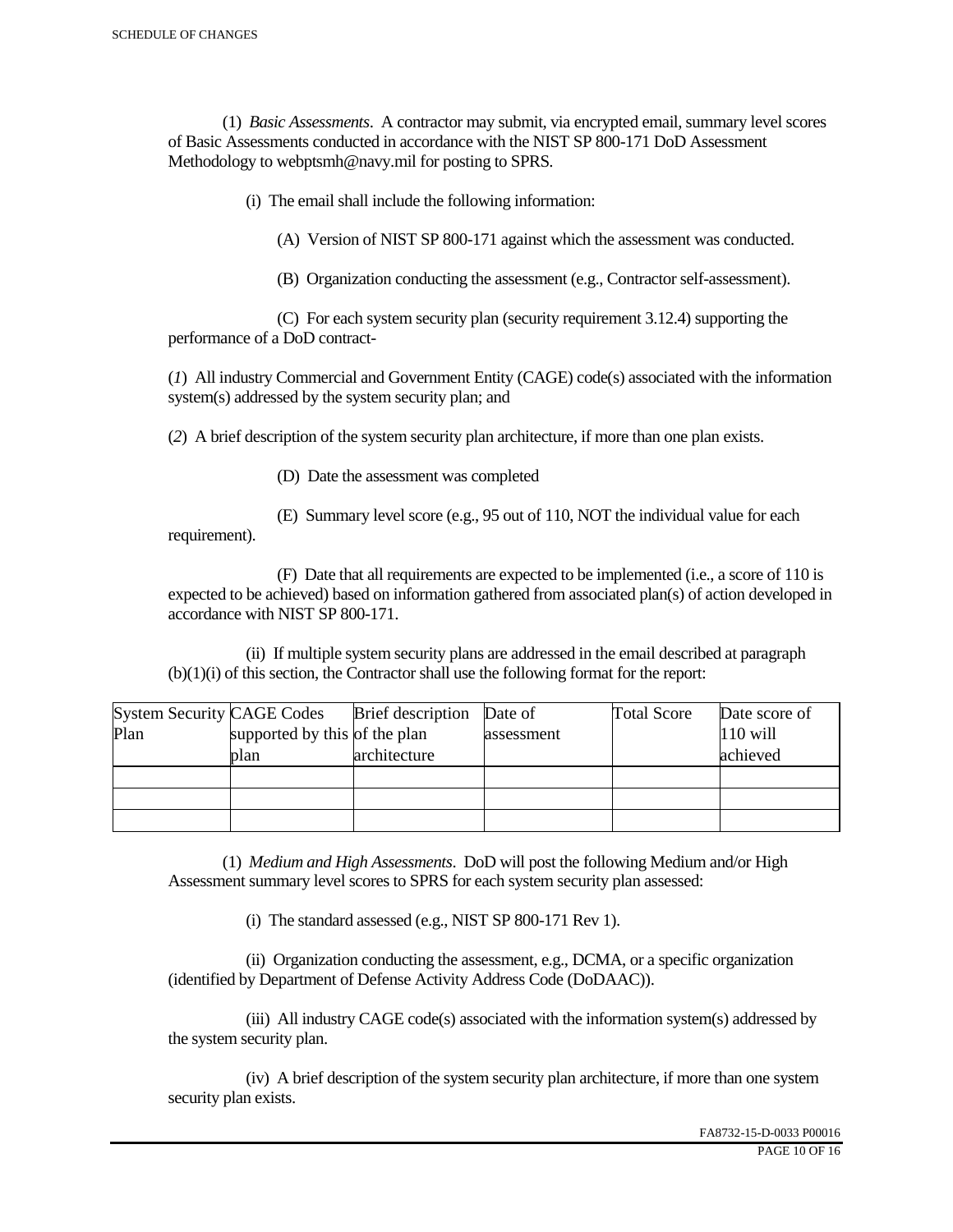(v) Date and level of the assessment, i.e., medium or high.

 (vi) Summary level score (e.g., 105 out of 110, not the individual value assigned for each requirement).

 (vii) Date that all requirements are expected to be implemented (i.e., a score of 110 is expected to be achieved) based on information gathered from associated plan(s) of action developed in accordance with NIST SP 800-171.

(e) *Rebuttals*.

 (1) DoD will provide Medium and High Assessment summary level scores to the Contractor and offer the opportunity for rebuttal and adjudication of assessment summary level scores prior to posting the summary level scores to SPRS (see SPRS User's Guide <https://www.sprs.csd.disa.mil/pdf/SPRS\_Awardee.pdf>).

 (2) Upon completion of each assessment, the contractor has 14 business days to provide additional information to demonstrate that they meet any security requirements not observed by the assessment team or to rebut the findings that may be of question.

## (f) *Accessibility*.

 (1) Assessment summary level scores posted in SPRS are available to DoD personnel, and are protected, in accordance with the standards set forth in DoD Instruction 5000.79, Defense-wide Sharing and Use of Supplier and Product Performance Information (PI).

 (2) Authorized representatives of the Contractor for which the assessment was conducted may access SPRS to view their own summary level scores, in accordance with the SPRS Software User's Guide for Awardees/Contractors available at <https://www.sprs.csd.disa.mil/pdf/SPRS\_Awardee.pdf>.

 (3) A High NIST SP 800-171 DoD Assessment may result in documentation in addition to that listed in this clause. DoD will retain and protect any such documentation as "Controlled Unclassified Information (CUI)" and intended for internal DoD use only. The information will be protected against unauthorized use and release, including through the exercise of applicable exemptions under the Freedom of Information Act (e.g., Exemption 4 covers trade secrets and commercial or financial information obtained from a contractor that is privileged or confidential).

## (g) *Subcontracts*.

(1) The Contractor shall insert the substance of this clause, including this paragraph  $(g)$ , in all subcontracts and other contractual instruments, including subcontracts for the acquisition of commercial items (excluding COTS items).

 (2) The Contractor shall not award a subcontract or other contractual instrument, that is subject to the implementation of NIST SP 800-171 security requirements, in accordance with DFARS clause 252.204-7012 of this contract, unless the subcontractor has completed, within the last 3 years, at least a Basic NIST SP 800-171 DoD Assessment, as described in

 $\langle$ https://www.acq.osd.mil/dpap/pdi/cyber/strategically\_assessing\_contractor\_implementation\_of\_NIST SP\_800-171.html>, for all covered contractor information systems relevant to its offer that are not part of an information technology service or system operated on behalf of the Government.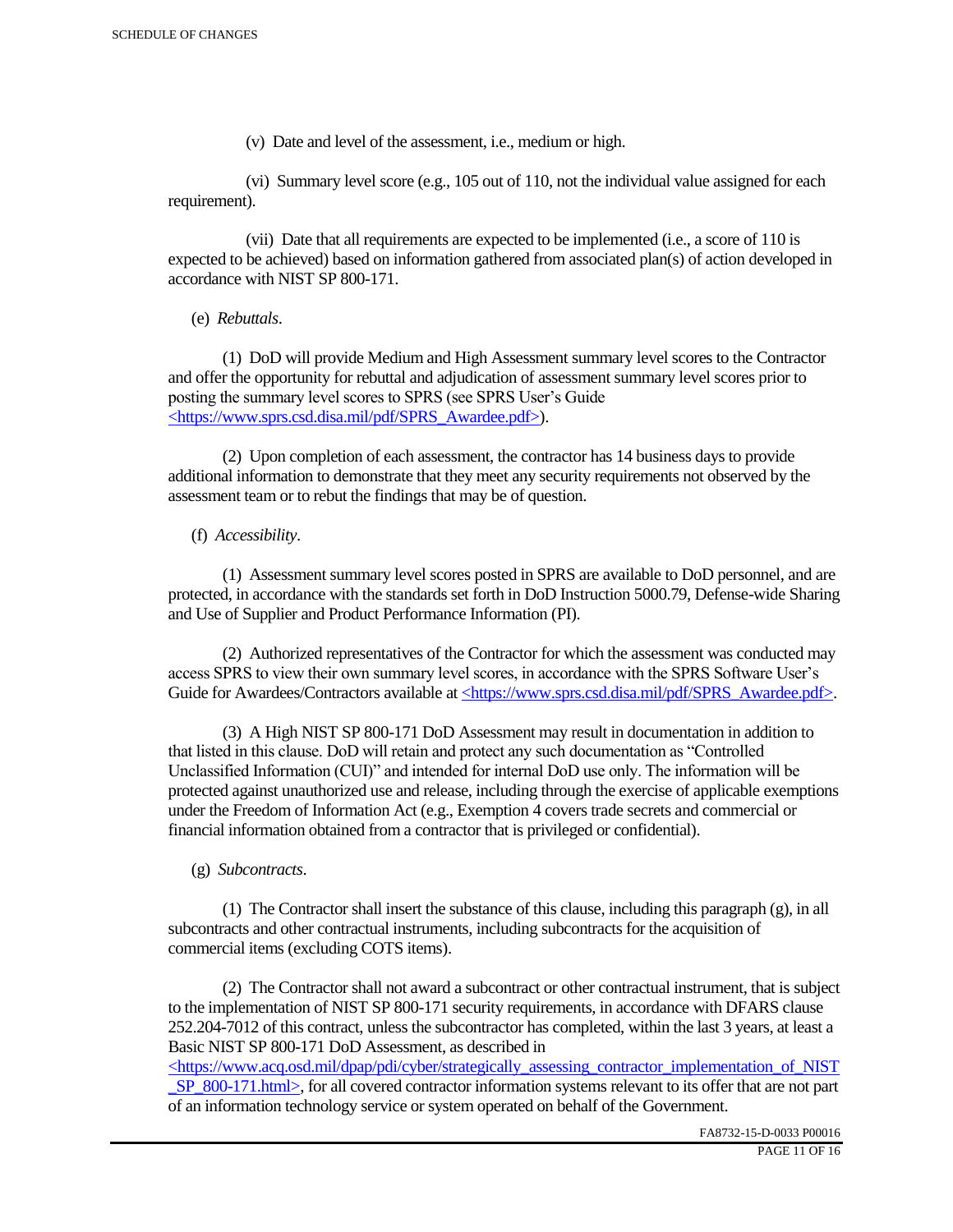(3) If a subcontractor does not have summary level scores of a current NIST SP 800-171 DoD Assessment (i.e., not more than 3 years old unless a lesser time is specified in the solicitation) posted in SPRS, the subcontractor may conduct and submit a Basic Assessment, in accordance with the NIST SP 800-171 DoD Assessment Methodology, to webptsmh@navy.mil <mailto:webptsmh@navy.mil> for posting to SPRS along with the information required by paragraph (d) of this clause.

#### (End of clause)

All other terms and conditions remain unchanged.

|             |                      | Jt۱        | Unit Price        |
|-------------|----------------------|------------|-------------------|
| <b>ITEM</b> | SUPPLIES OR SERVICES | Purch Unit | Total Item Amount |

#### **For OPTION PERIOD 4**

| 4100 | <b>CLIN Establish</b><br>Noun:<br>PSC:<br>Contract type:<br>Start Date:<br><b>Completion Date:</b><br>Descriptive Data: | NETWORK CENTRIC SOLUTIONS<br>D316<br>J - FIRM FIXED PRICE<br>ASREQ<br>ASREQ                                                                                                                 |
|------|-------------------------------------------------------------------------------------------------------------------------|---------------------------------------------------------------------------------------------------------------------------------------------------------------------------------------------|
|      |                                                                                                                         | A. The contractor shall provide a wide range of solutions to complete the requirements IAW the<br>PWS of the basic contract (Section J, Atch 1) and as cited in each individual task order. |
|      | cost reimbursable basis.                                                                                                | B. The Products proposed to make up these solutions shall be priced under CLIN 4600 on a                                                                                                    |
|      |                                                                                                                         | C. ODCs and travel shall be priced separately under CLIN(s) 4600 and 4700.                                                                                                                  |

D. Contract type shall be Firm-Fixed Price (FFP), Fixed-Price Incentive (Firm Target/Successive Target) or Fixed Price Award Fee (FPAF).

> Incentive: To be proposed Award Fee: To be proposed

- E. Ordering Period: Effective date of option period through one (1) year.
- F. Period of Performance: To be cited in each individual task order.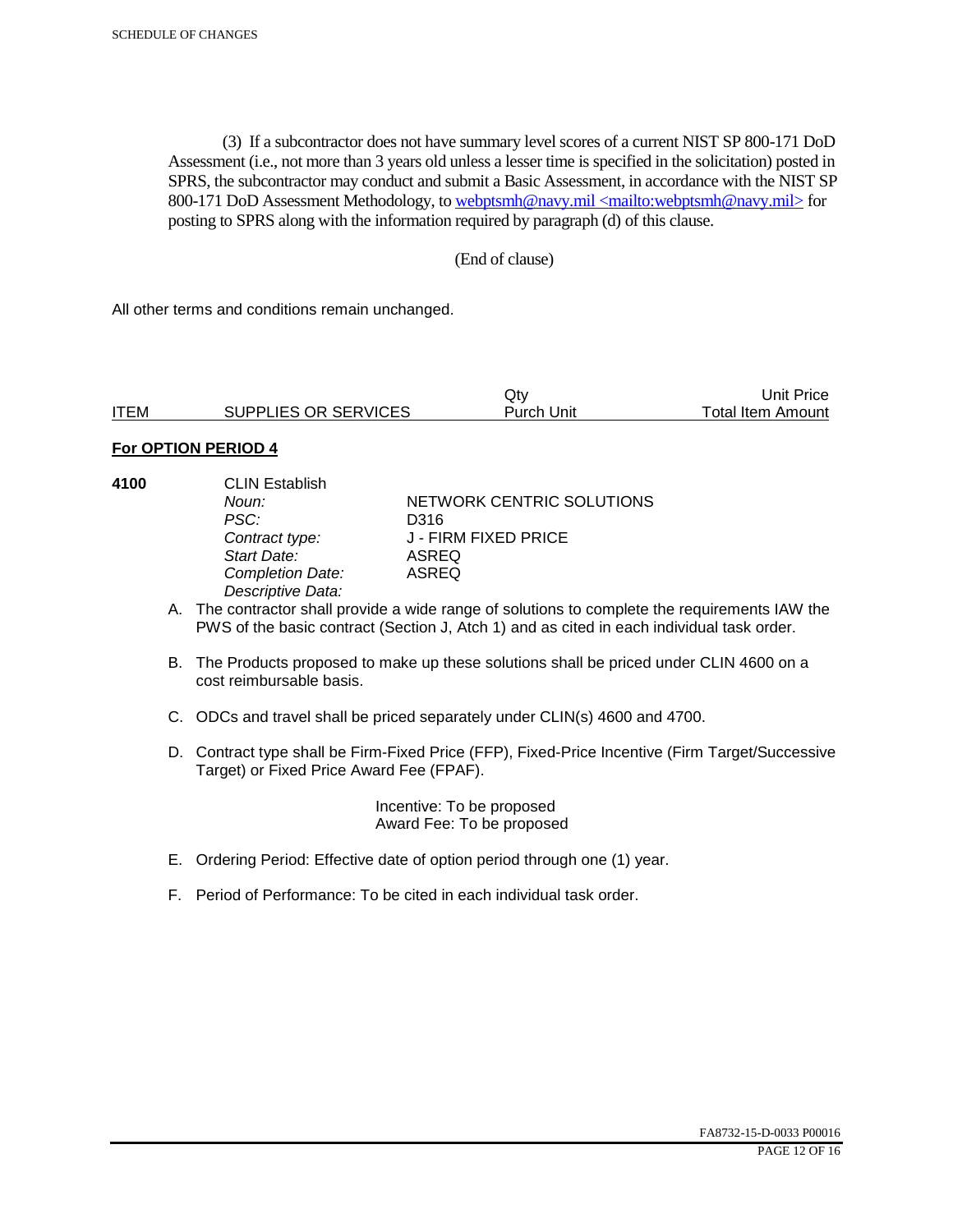|             |                      | Qtv        | Unit Price        |
|-------------|----------------------|------------|-------------------|
| <b>ITEM</b> | SUPPLIES OR SERVICES | Purch Unit | Total Item Amount |

#### **For OPTION PERIOD 4**

| 4200 | <b>CLIN Establish</b> |                           |  |
|------|-----------------------|---------------------------|--|
|      | Noun:                 | NETWORK CENTRIC SOLUTIONS |  |
|      | PSC:                  | D316                      |  |
|      | Contract type:        | J - FIRM FIXED PRICE      |  |
|      | Start Date:           | ASREQ                     |  |
|      | Completion Date:      | ASREQ                     |  |
|      | Descriptive Data:     |                           |  |

- A. The contractor shall provide a wide range of solutions to complete the requirements IAW the PWS of the basic contract (Section J, Atch 1) and as cited in each individual task order.
- B. The Products proposed to make up these solutions shall be priced under CLIN 4600 on a cost reimbursable basis.
- C. ODCs and travel shall be priced separately under CLIN(s) 4600 and 4700.
- D. Contract type shall be Cost-Plus Fixed Fee (CPFF), Cost-Plus-Incentive Fee (CPIF), or Cost-Plus Award Fee (CPAF.)

Fixed-Fee: To be proposed Incentive Fee: To be proposed Award Fee: To be proposed

- E. Ordering Period: Effective date of option period through one (1) year.
- F. Period of Performance: To be cited in each individual task order.

#### **For OPTION PERIOD 4**

**4300** CLIN Establish *PSC:* D316 *Start Date:* ASREQ *Completion Date:* ASREQ *Descriptive Data:* 

**Noun: NETWORK CENTRIC SERVICES** *Contract type:* J - FIRM FIXED PRICE

- A. The contractor shall provide labor hours IAW the PWS (Section J, Atch 1) of the basic contract and as cited in each individual task order. The contractor shall provide labor categories and rates IAW Section J, Atch 5, and as cited in each individual task order.
- B. Contract type shall be Labor Hour.
- C. ODCs and travel shall be priced separately under CLIN(s) 4600 and 4700.
- D. Ordering Period: Effective date of option period through one (1) year.
- E. Period of Performance: To be cited in each individual task order.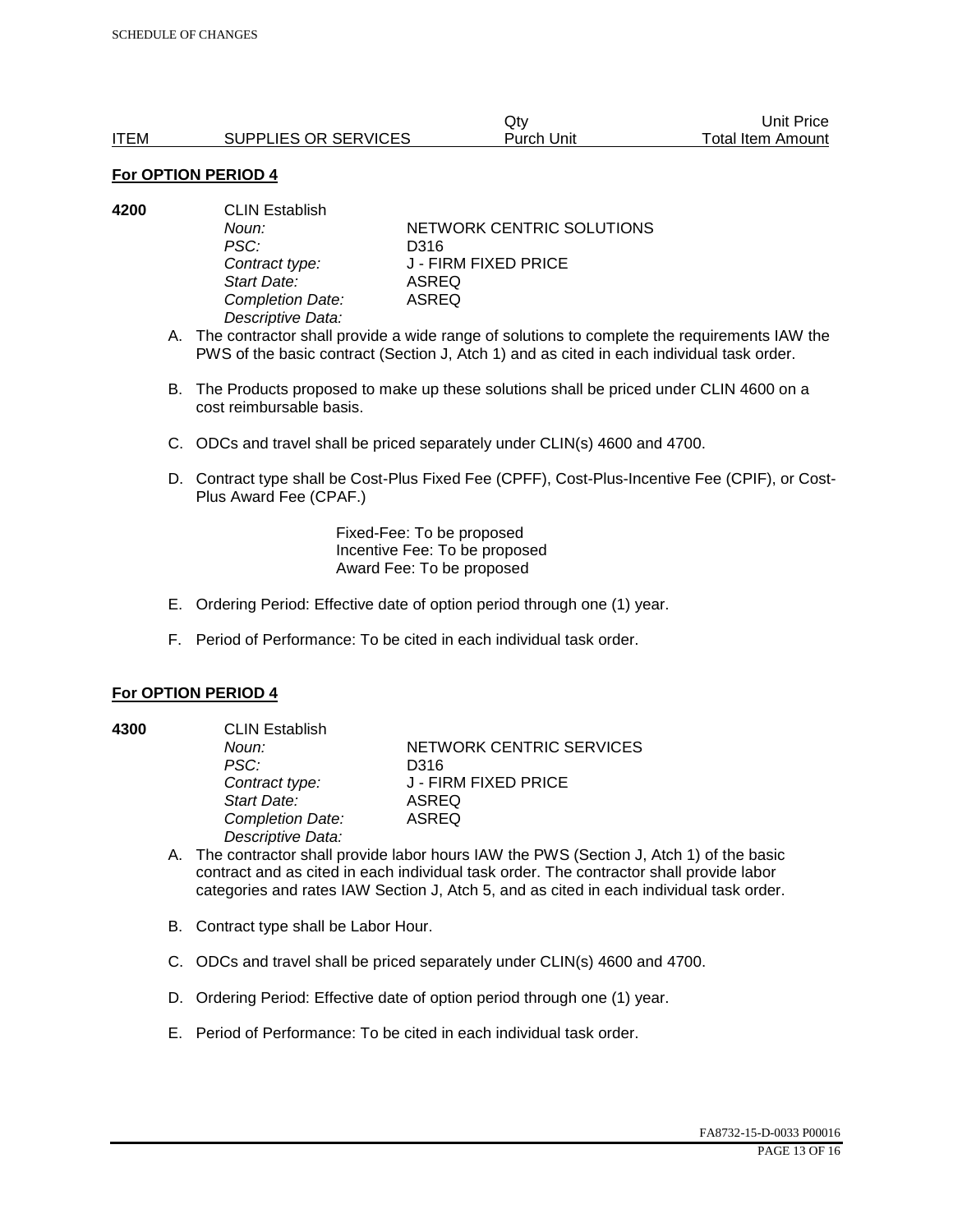|      |                      | Qtv        | Unit Price        |
|------|----------------------|------------|-------------------|
| ITEM | SUPPLIES OR SERVICES | Purch Unit | Total Item Amount |

#### **For OPTION PERIOD 4**

**4400** CLIN Establish *Noun:* DATA *PSC:* D316 *NSN:* N - Not Applicable *DD1423 is Exhibit:* A *Contract type:* J - FIRM FIXED PRICE *Inspection:* DESTINATION *Acceptance:* DESTINATION *FOB:* DESTINATION *Descriptive Data:* 

- A. The contractor shall deliver data in accordance with and as specified in Section J, Exhibit A (Contract Data Requirements List (CDRL)) and as specified in individual task orders.
- B. This CLIN is Not Separately Priced (NSP). Price is included in CLIN 4100, CLIN 4200, and CLIN 4300.
- C. Ordering Period: Effective date of option period through one (1) year.
- D. Period of Performance: To be cited in each individual task order.

#### **For OPTION PERIOD 4**

| 4500 | <b>CLIN Establish</b> |                      |  |
|------|-----------------------|----------------------|--|
|      | Noun:                 | <b>WARRANTY</b>      |  |
|      | PSC:                  | D316                 |  |
|      | Contract type:        | J - FIRM FIXED PRICE |  |
|      | Start Date:           | <b>ASREQ</b>         |  |
|      | Completion Date:      | <b>ASREQ</b>         |  |
|      | Descriptive Data:     |                      |  |

- A. The contractor shall provide a warranty, in lieu of or in addition to the standard warranty, IAW each individual task order and the basic contract on an as-required basis. Warranty options include: System Warranties, Workmanship and Construction Warranties, and/or extended product warranties.
- B. Contract type shall be Firm Fixed Price (FFP).
- C. Ordering Period: Effective date of option period through one (1) year.
- D. Period of Performance: To be cited in each individual task order.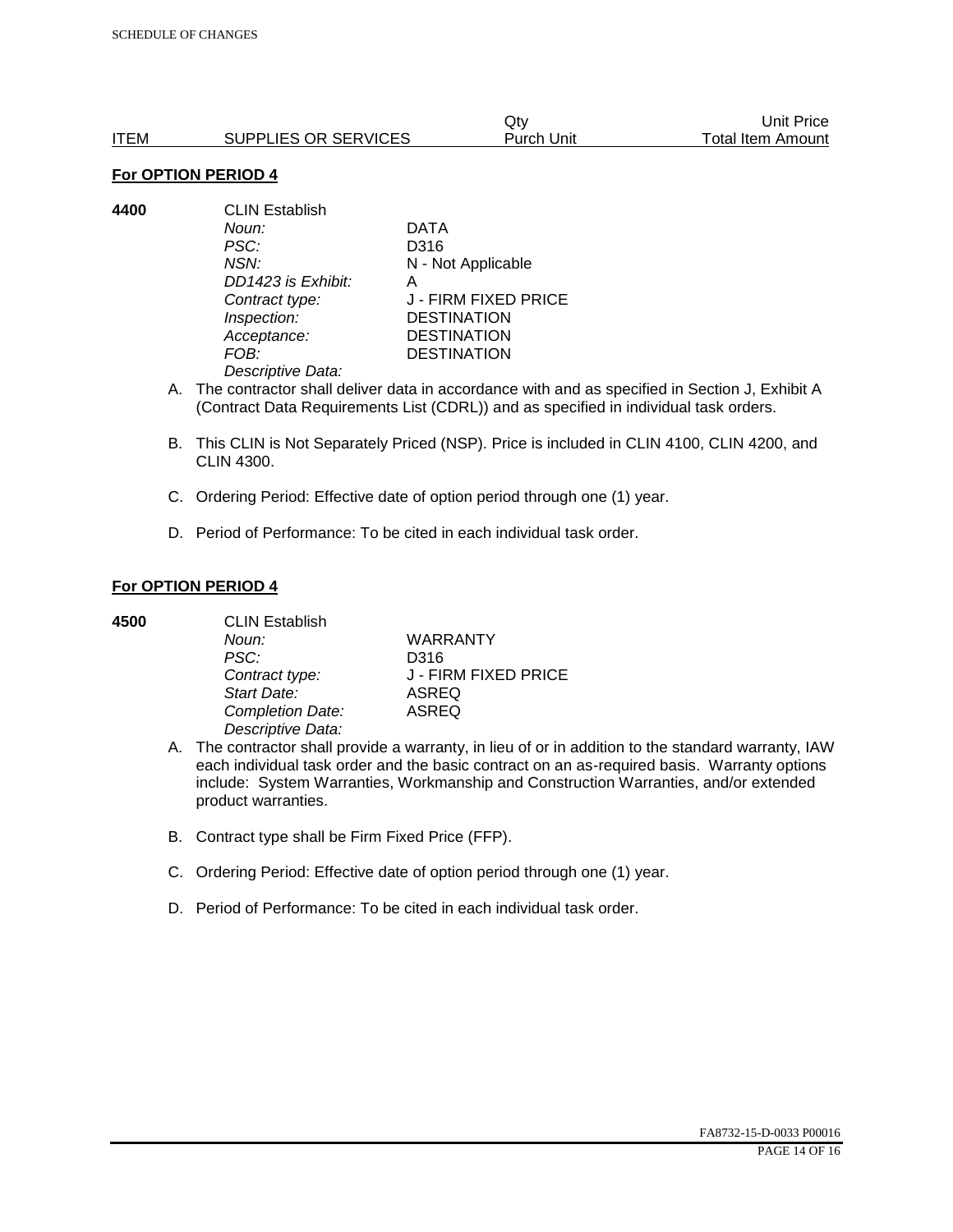Qty Unit Price ITEM SUPPLIES OR SERVICES Purch Unit Total Item Amount

# **For OPTION PERIOD 4**

**4600** CLIN Establish *PSC:* D316 **Contract type:** *Inspection:* DESTINATION<br> *Acceptance:* DESTINATION *Acceptance:* DESTINATION<br>FOB: DESTINATION

*Noun:* **CONTACT OTHER DIRECT COSTS** *NSN:* **N** - Not Applicable<br>
Contract type: S - COST **DESTINATION** 

#### *Descriptive Data:*

A. The contractor shall provide other direct costs as specified in each task order and the basic contract.

(1) No profit shall be paid on purchases made under this CLIN; however, DCAA approved burden rates are authorized.

(2) ODCs must be purchased in accordance with the Contractor's approved purchasing system, as applicable.

(3) The products proposed to make up the solutions in CLINs 4100 and 4200 shall be purchased in-accordance-with Section J, Attachment 1, paragraph 3.5.1 of the Performance Work Statement (PWS) of this contract.

B. The contractor will provide ODCs on a cost reimbursable basis only.

C. Ordering Period: Effective date of option period through one (1) year.

D. Period of Performance: To be cited in each individual task order.